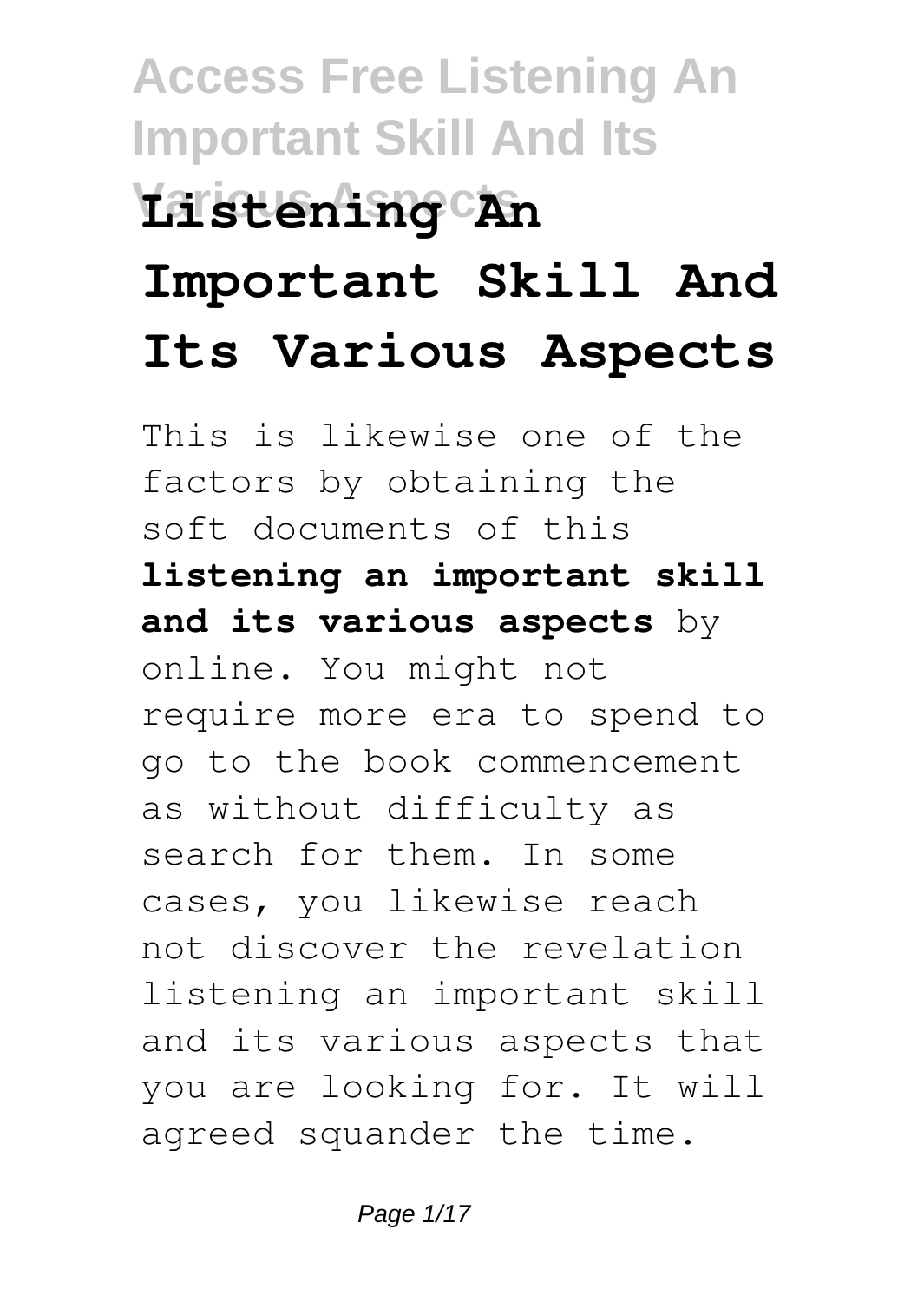However below, following you visit this web page, it will be fittingly categorically easy to get as well as download lead listening an important skill and its various aspects

It will not receive many get older as we tell before. You can get it though law something else at house and even in your workplace. suitably easy! So, are you question? Just exercise just what we give below as capably as evaluation **listening an important skill and its various aspects** what you like to read!

Kids Book Read Aloud: Why Page 2/17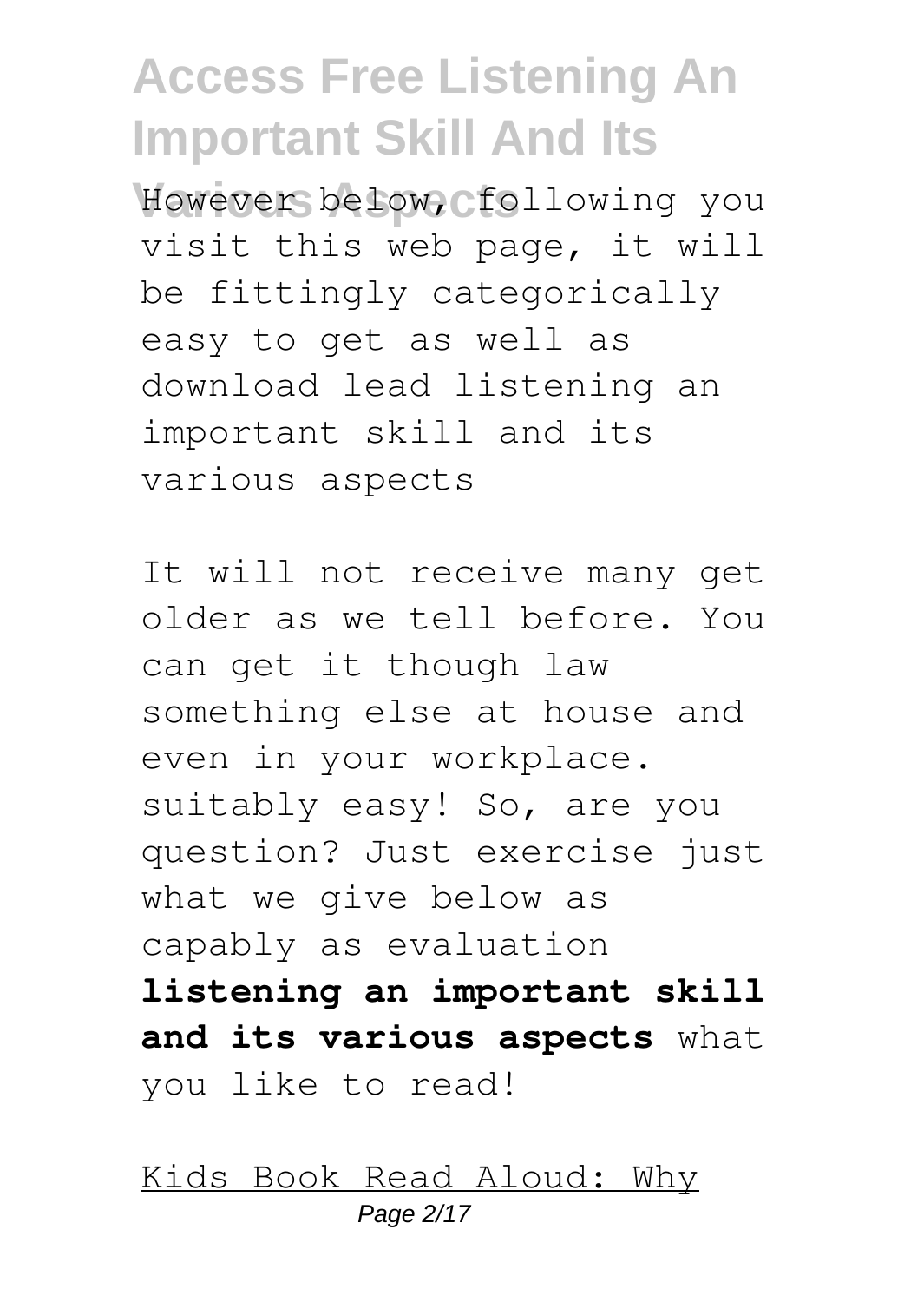Should I Listen? By Claire Llewellyn The power of listening | William Ury | TEDxSanDiego Why is listening important? *4 Steps to Easily Understand English | Improve English Listening Skills #Spon* **Being A Good Listener** Robin Sharma - Live discussion | theSPEAKERS Active Listening Skills *How To Really Listen To People | Jordan Peterson | Best Life Advice* Ways to Improve English Listening Skills and Understand Native Speakers ?? NEW BRITISH COUNCIL IELTS LISTENING PRACTICE TEST 2020 WITH ANSWERS - 18.12.2020 *5 ways to listen better | Julian Treasure* Listening Skills Why Listing Is More Page 3/17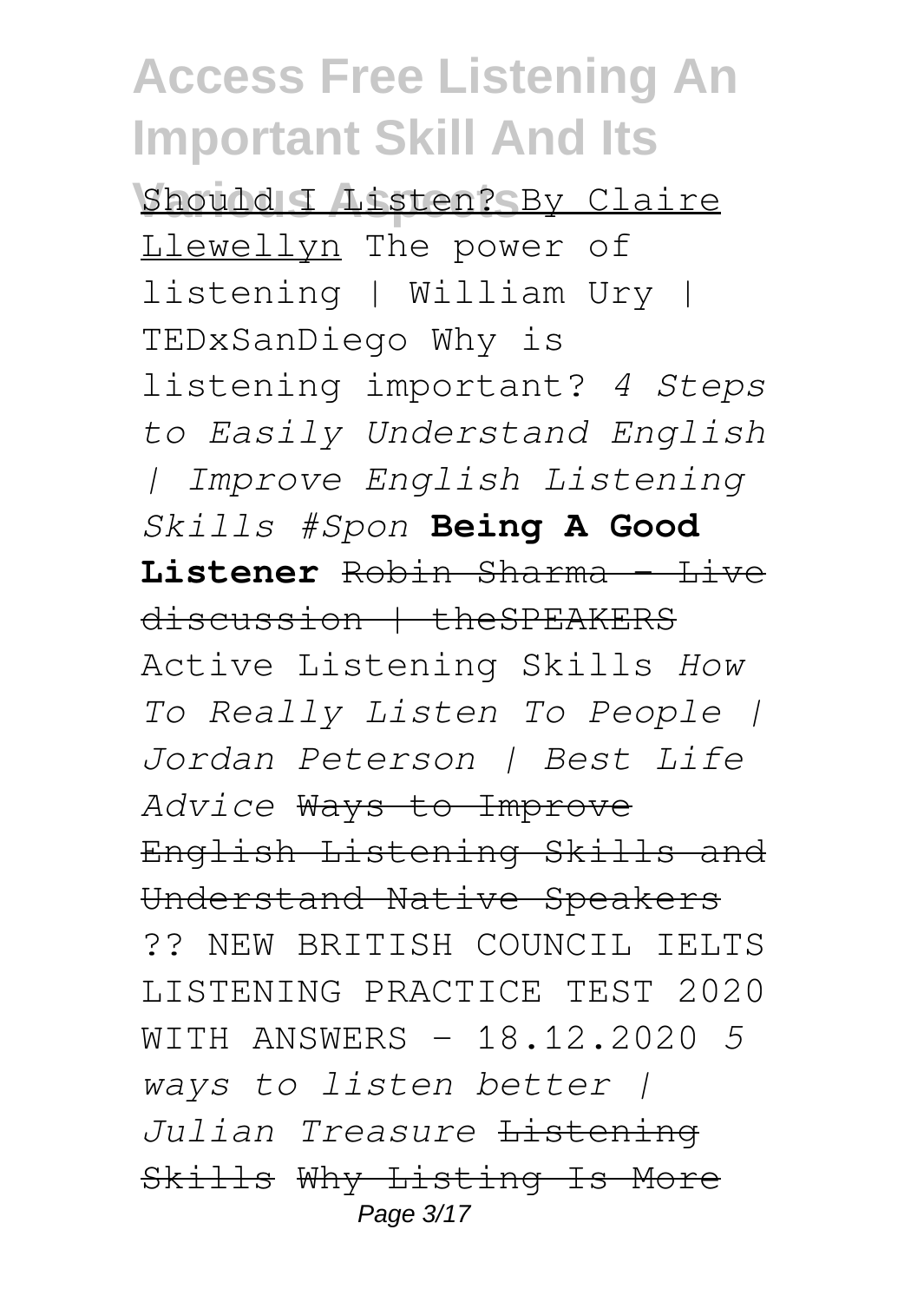**Various Aspects** Important Than Speaking by Simon Sinek How to Improve Your English Listening IELTS Listening - Top 14 tips! Learn English Through Fiction Story Level 1 -- English Listening Practice For Beginner Learn English Through Story ? Subtitles ? The Sign Of Four ( pre intermediate level ) *Speak like a leader | Simon Lancaster | TEDxVerona* Overwhelmed? Do this! An Antidote to feeling overwhelmed **Active Listening** This Will Answer So Many Of Life's Questions! (Listen to this!) Listening Exercise: Easy English Lesson - Level B Listen Better: 5 Essential Phrases for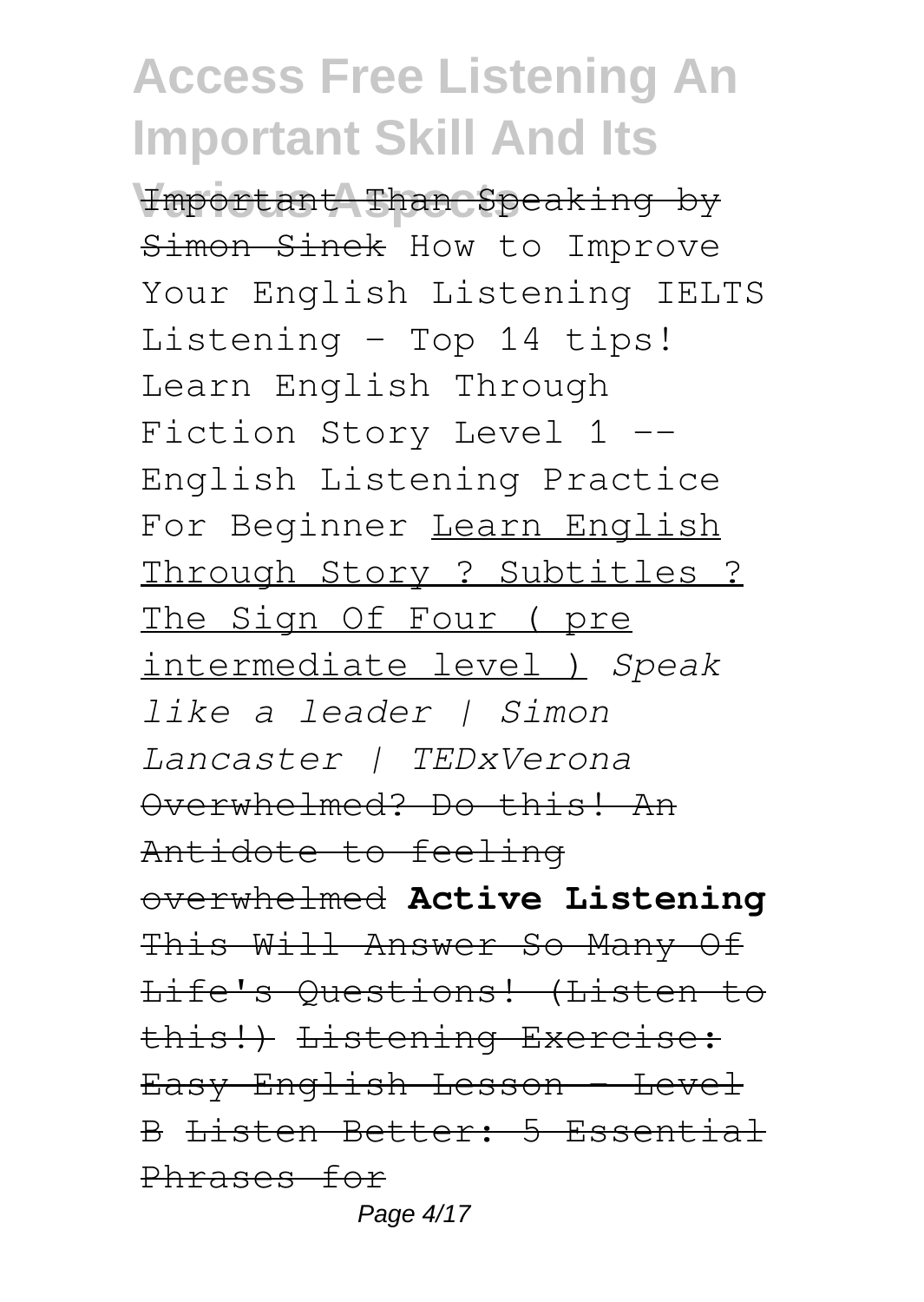**Various Aspects** Active/Reflective Listening 9 English Conversation Questions to Know Someone Better (Full Audiobook) This Book Will Change Everything! (Amazing!) Importance of Effective Listening Skills Active Listening: How To Communicate Effectively *5 Simple Ways To Become A Better Listener*

*(Communication Skill Part 7)* Why is Listening Important *Why is listening an important skill?* Listening An Important Skill And Listening is the ability to correctly receive and interpret messages from the communication procedure. Listening is vital to all successful communication. Page 5/17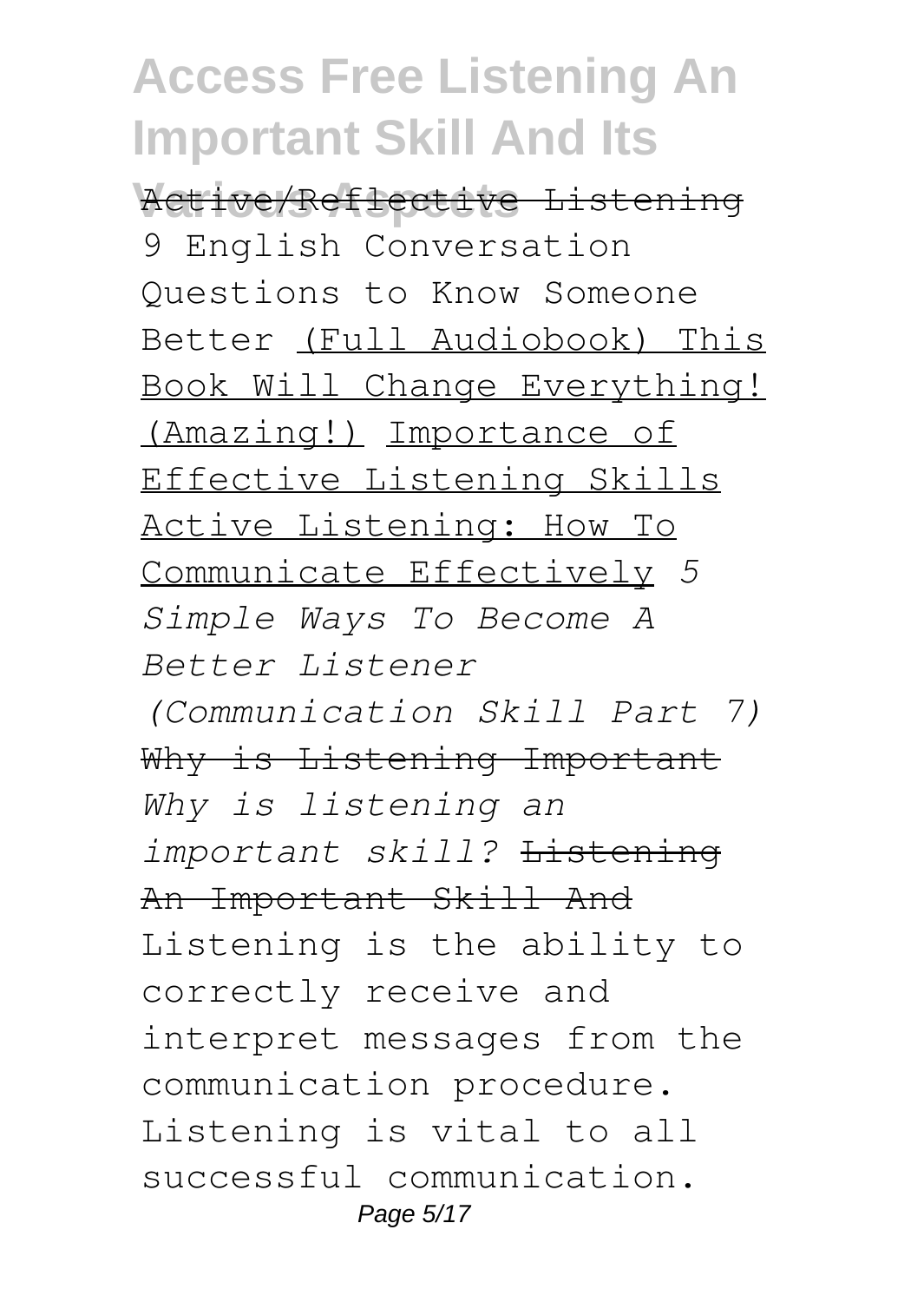Without being able to listen effectively, messages may be misunderstood. Because of this, communication breaks down and the sender of this message could quickly become irritated or frustrated.

#### Importance of Listening

Skills | Effective Listening Listening is a skill of Language. It requires a desire to understand another human being, an attitude of respect and acceptance, and a willingness to open one's mind to try and see things from another's point of view.It requires a high level of concentration and energy.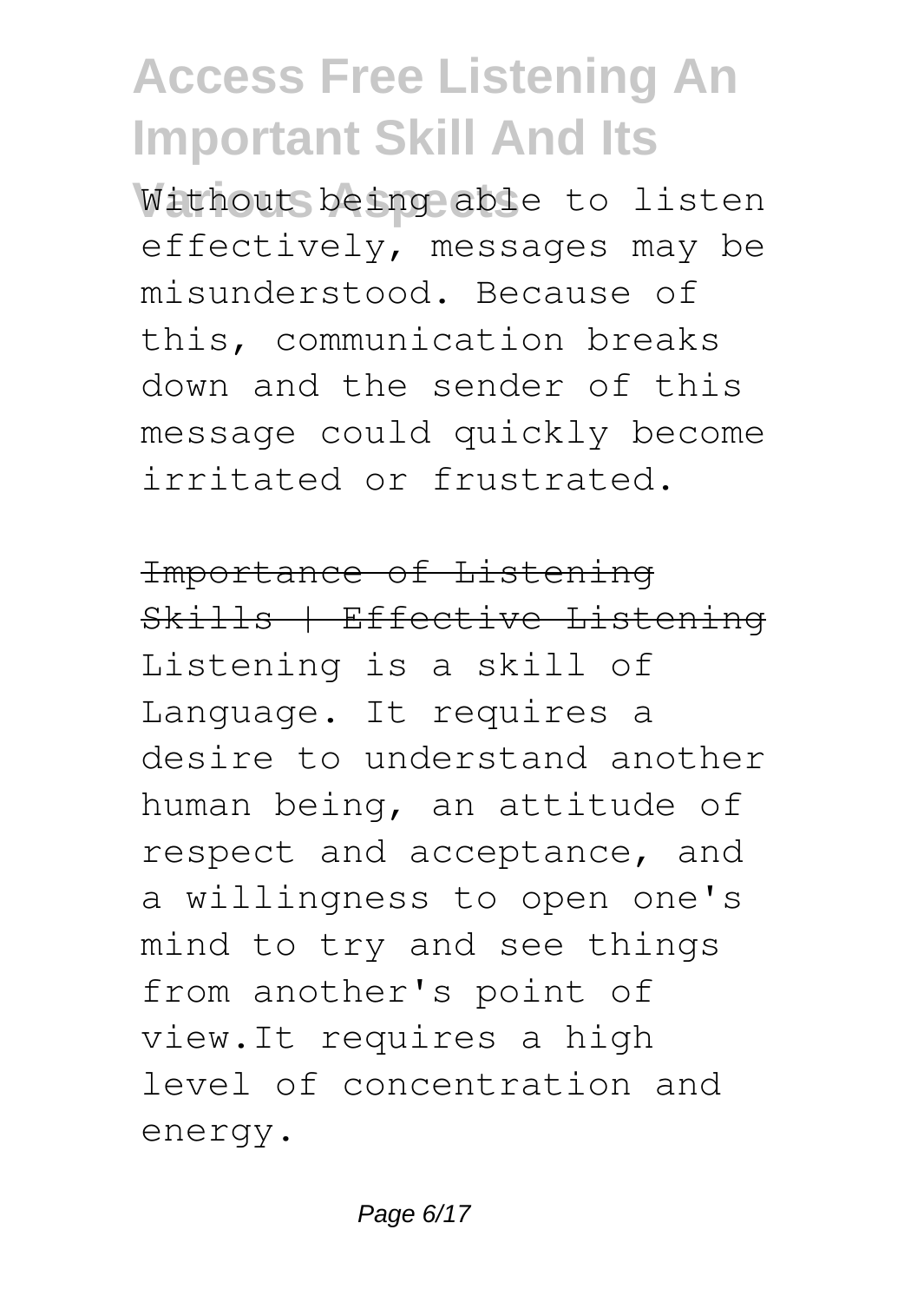**Various Aspects** Listening : An Important Skill and Its Various Aspects

Listening is the ability to accurately receive and interpret messages in the communication process. Listening is key to all effective communication. Without the ability to listen effectively, messages are easily misunderstood. As a result, communication breaks down and the sender of the message can easily become frustrated or irritated.

Listening Skills | SkillsYouNeed Listening : An Important Skill and Its Various Page 7/17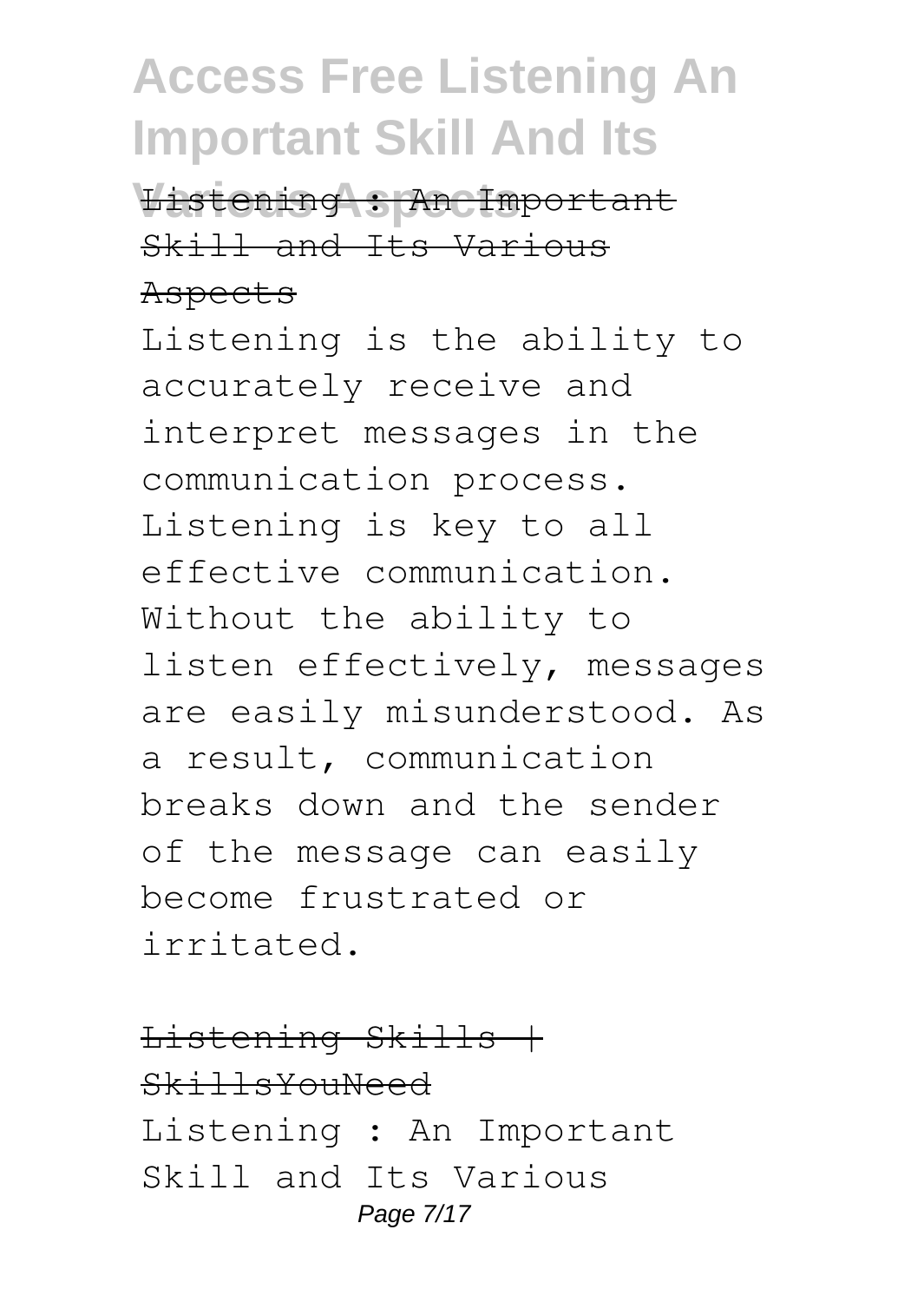## **Access Free Listening An Important Skill And Its Various Aspects** Aspects

### (PDF) Listening : An Important Skill and Its Various ...

Active listening shows the speaker that you're interested and is an important business communication skill. Using active listening techniques helps to ensure that you correctly understand what is said. Active listening techniques: Paraphrasing back to the speaker what was said, to show understanding; Nonverbal cues (nodding, eye contact, etc.)

Listening Skills - Learn How to Improve Your Listening Page 8/17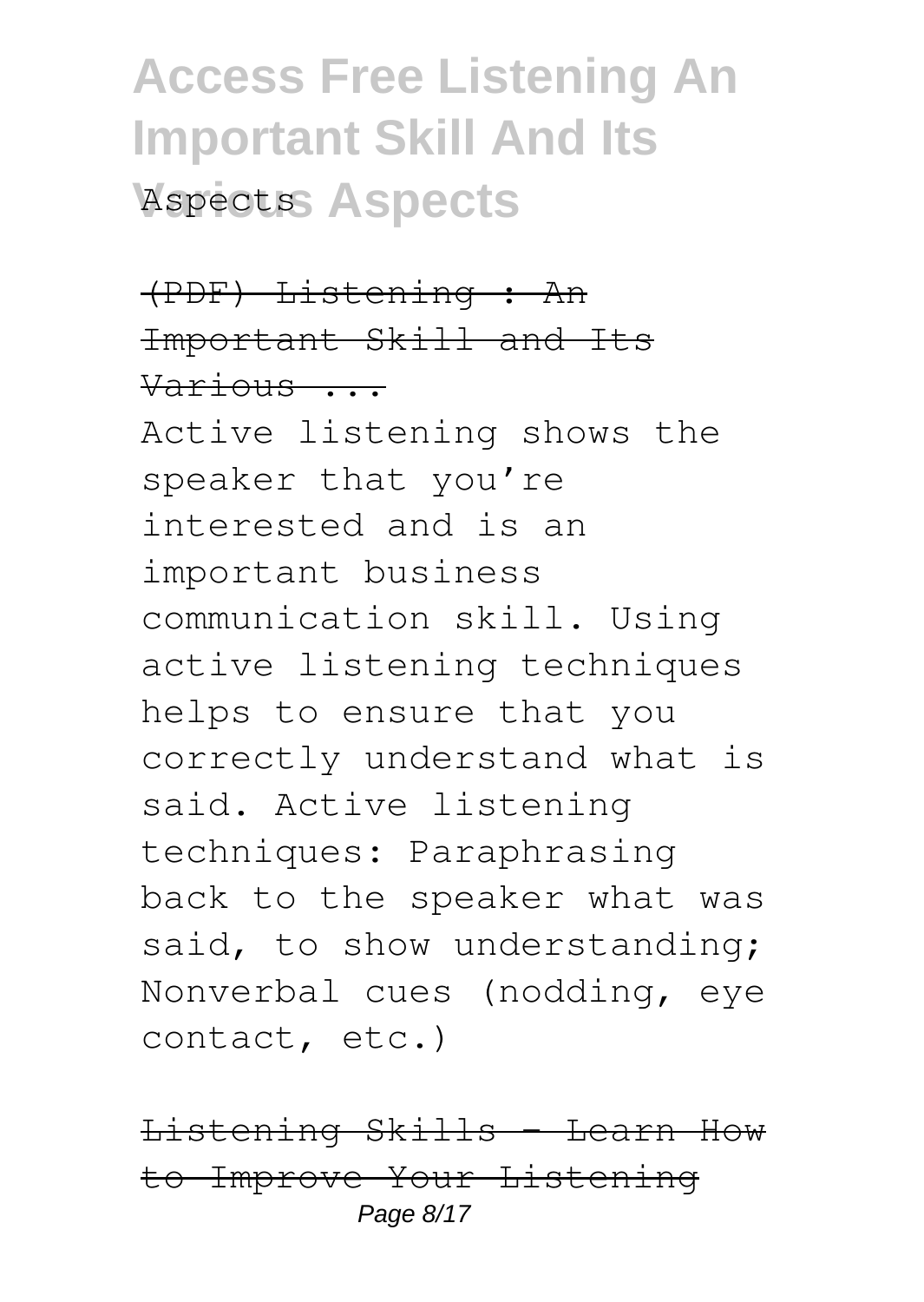### **Access Free Listening An Important Skill And Its** *<u>Skilds</u>* SASDECTS

Of these, to be effective providers, it is perhaps most important to quickly hone those listening and observational skills we heard so much about; everything else seems to fall into place.

The Listening Skill You Never Heard Of | Psychology Today

The Listening Process . Listening within the work context is the process by which you gain an understanding of the needs, demands, and preferences of your stakeholders through direct interaction. A stakeholder could be anyone Page 9/17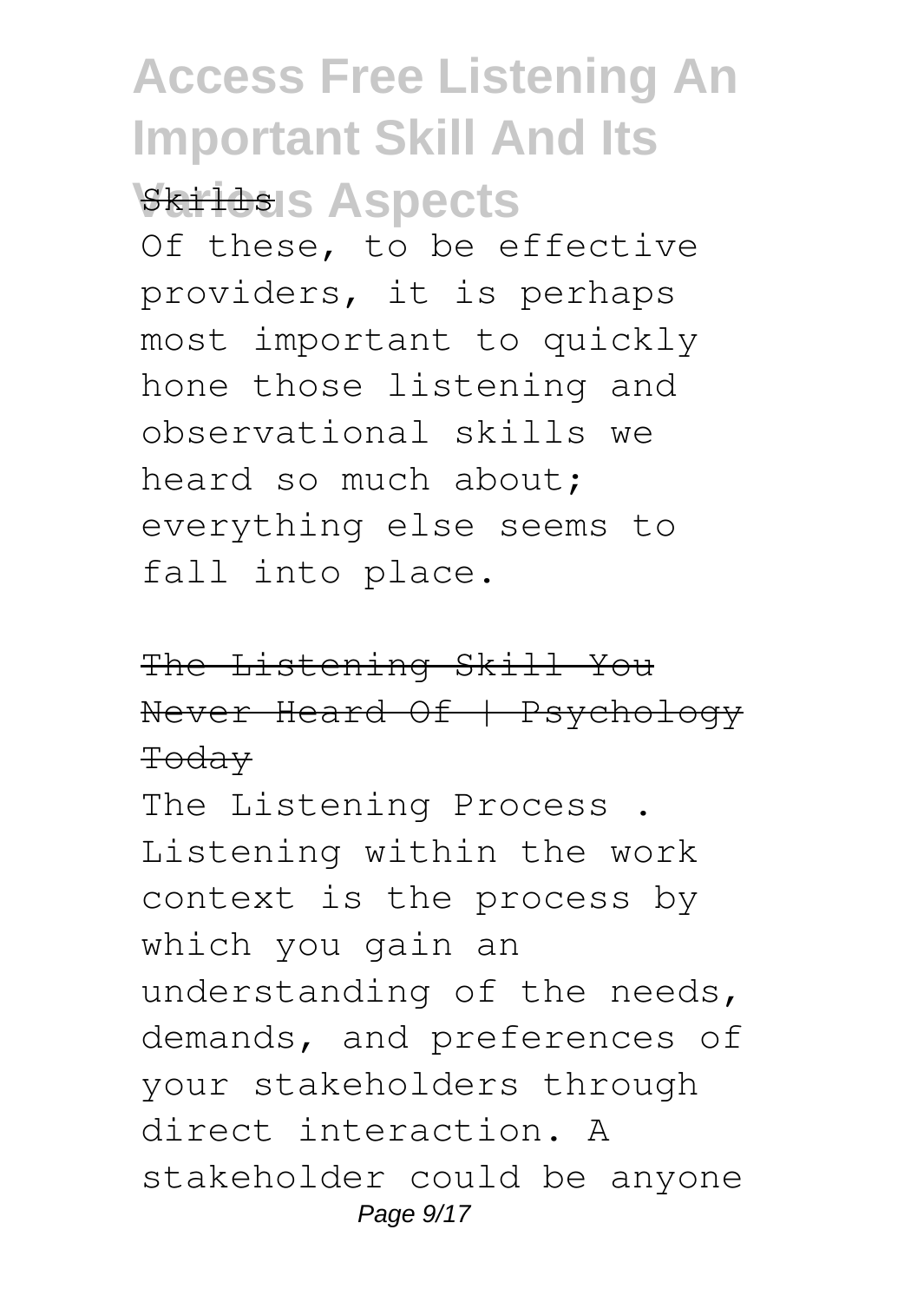from your boss, a client, customer, co-worker, subordinate, upper management, board member, interviewer, or job candidate.

#### Types of Listening Skills With Examples

Listening is a soft skill that allows people to understand the information others convey to them. It is part of the communication skill set that includes speaking skills, also known as verbal communication, and interpersonal skills.

#### Listening Skills - The Balance Careers The Five Steps to Better Page 10/17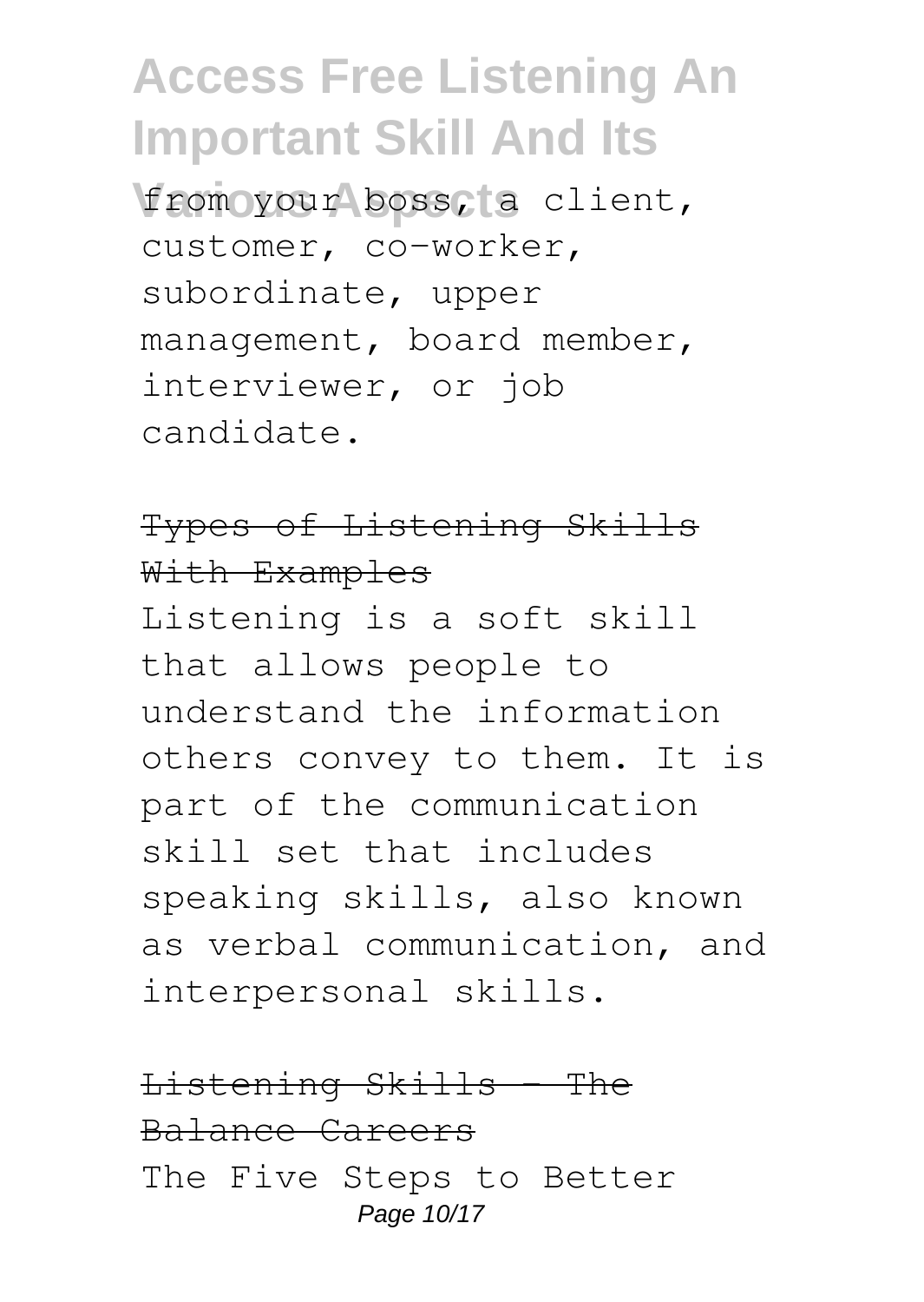Listening. She Receiving. This is the first and most basic stage of the listening process: the act of actually absorbing the information being expressed to you, ... 2. Understanding. 3. Remembering. 4. Evaluating.

The Importance of Listening, and Ways to Improve Your Own ...

Not only personal relationships but also professional relationships. I discuss 6 key listening skills in an article, why listening to your children is important. Although, it is about listening to children the 6 key skills apply to anyone. Top 5 Page 11/17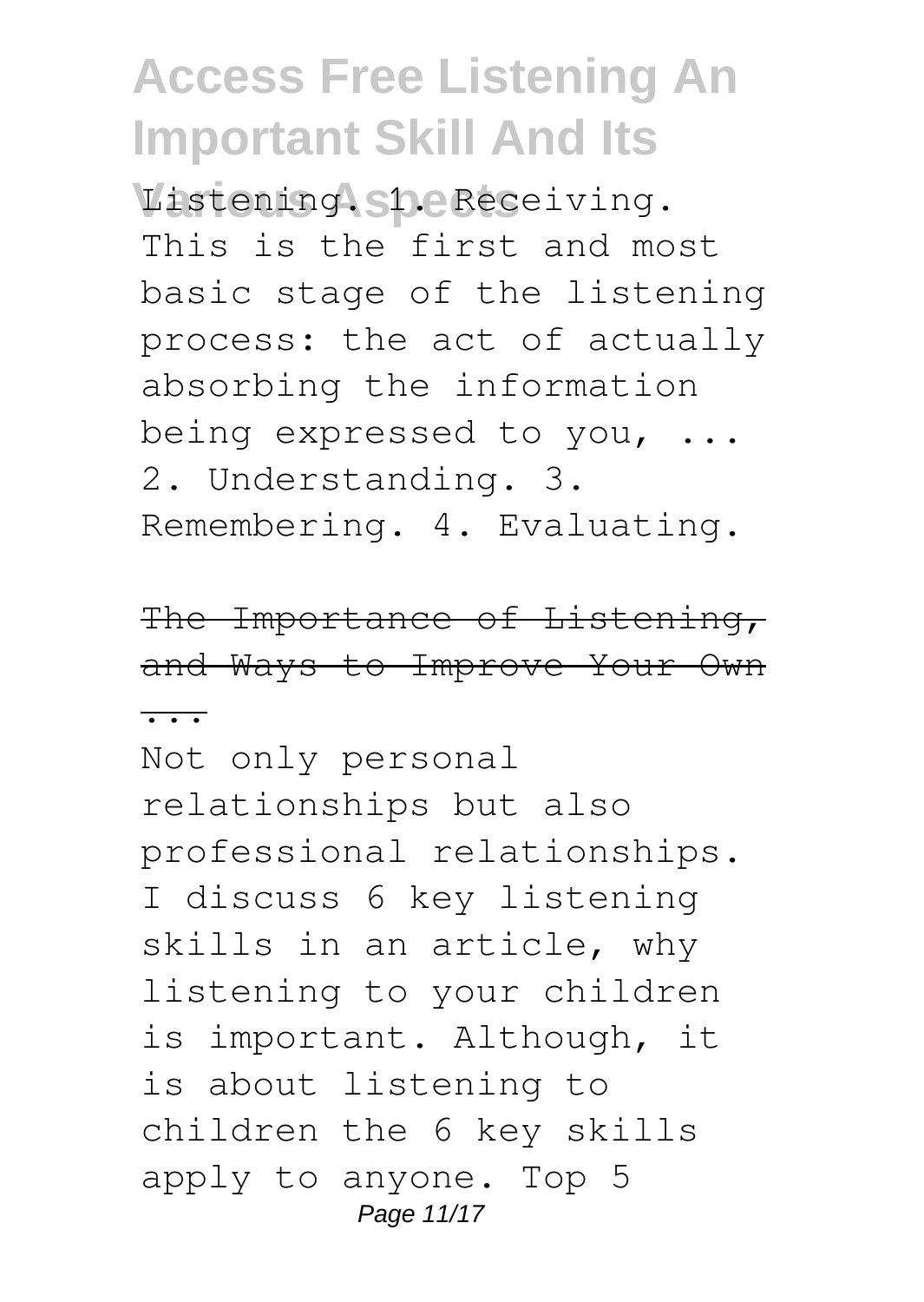Benefits of Active Listening. Builds trust and respect. Using active listening skills shows the ...

Top 5 Reasons Why Listening Is Important - Messy Good Life

Active listening is a way of listening that involves full attentionto what is being said for the primary purpose of understanding the speaker. It is an important skill set for many different...

Active Listening Skills | Psychology Today Listening is important because it prevents Page 12/17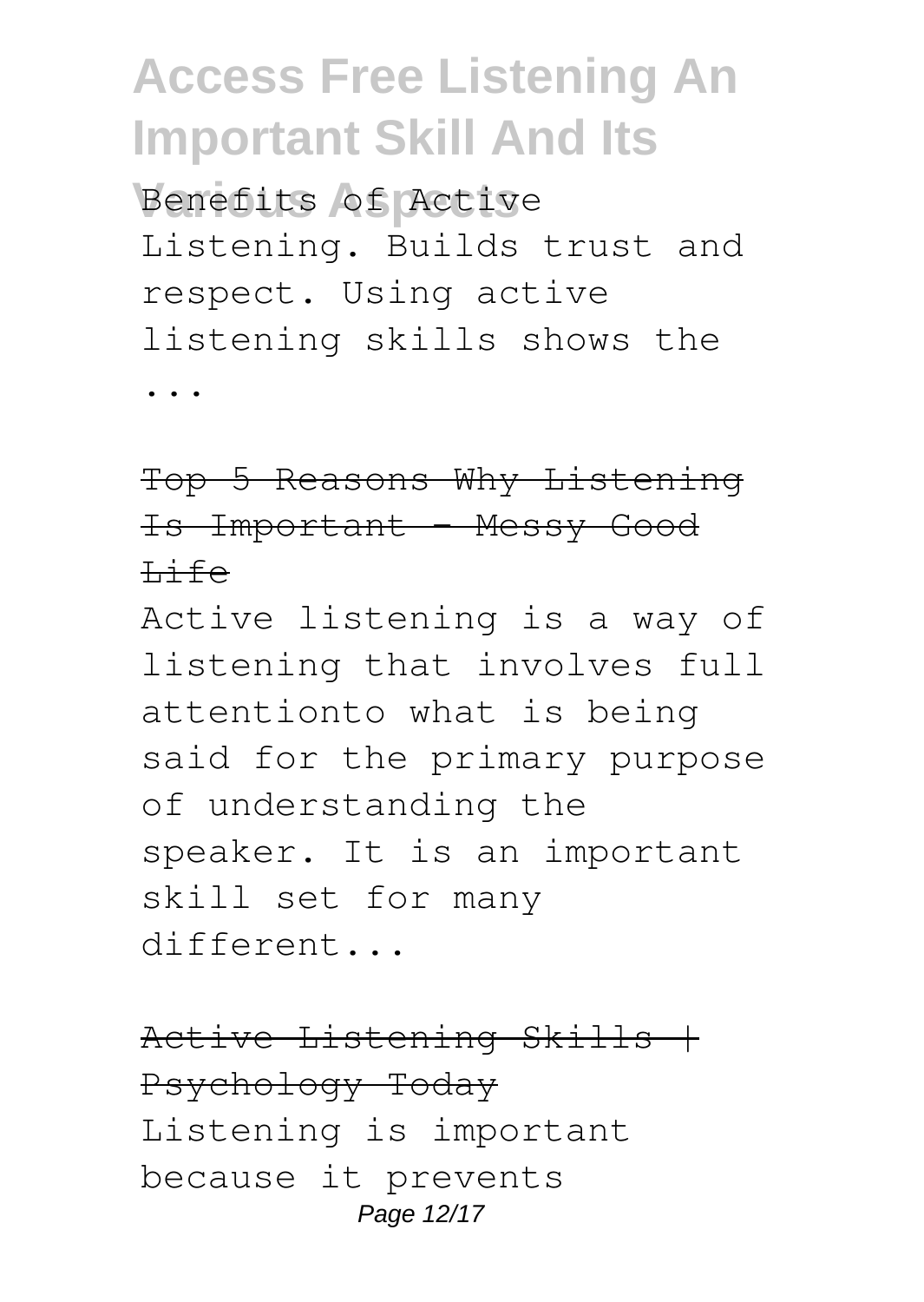**Various Aspects** miscommunication, can make a message more clearly understood and can help reduce the amount of frustration for the speaker. Listening is a skill that is required for all types of communication. Listening is a life skill that is often developed during early childhood.

#### Why Is Listening Important? - Reference.com

Listening is the most important skill a leader can master. It is the basis of so many other skills and traits that make up a leader. However, it is a tough skill to master as it requires us to be... Page 13/17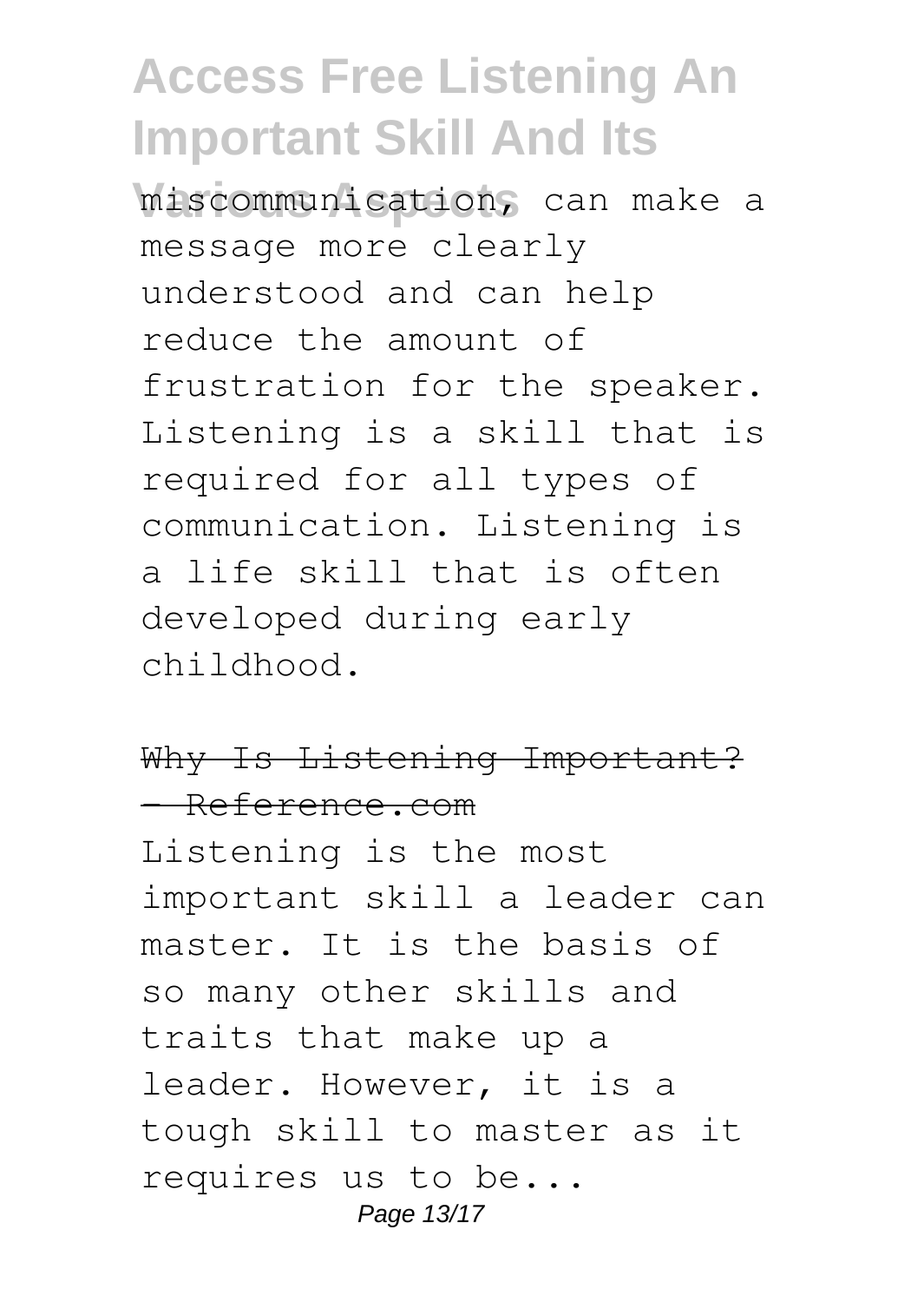# **Access Free Listening An Important Skill And Its Various Aspects**

Listening is the Most Important skill a Leader can have.

Listening skills encourages innovative work, more creativity, fewer mistakes, increased efficiency, more productivity, better client satisfaction and sharing of important information. Listening attentively, no doubt puts the speaker at ease. It also avoids any misunderstandings and misinterpretations of words during the conversation.

What is the Importance of Listening? By Marketing91 Active listening can create more deep, and positive Page 14/17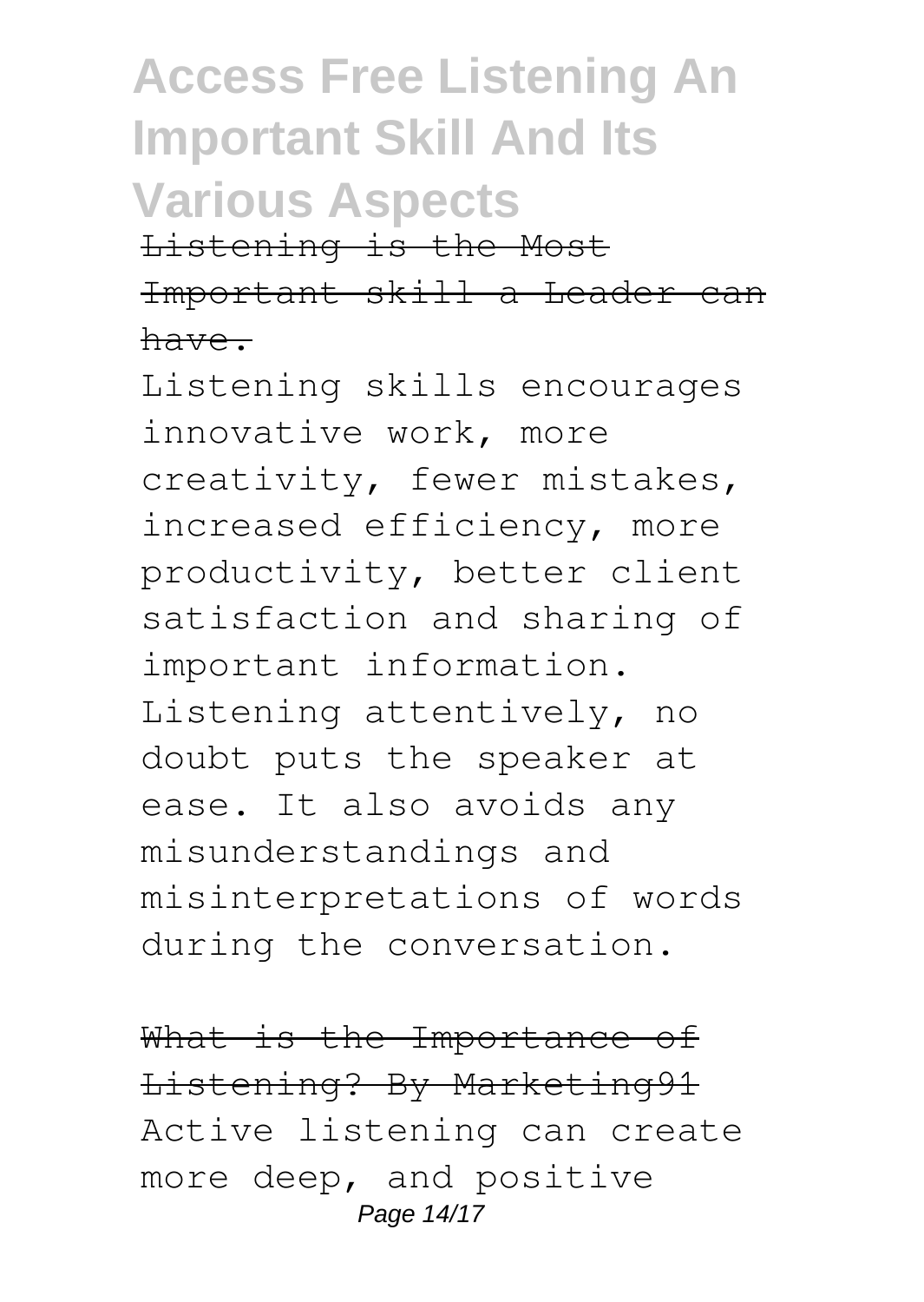**Various Aspects** relationship between the individuals. Active listening is important in bringing changes in the speaker's perspective. Clinical research and evidence show that active listening is a catalyst in a person's personal growth. The growth is specific with personality change and group development.

#### Listening - Wikipedia

Listening is the most important skill a leader can have. It is the basis of so many other skills and traits that make up a leader. So be sure to make improving your listening skills a priority. Written by Vimbai Chikoore. Page 15/17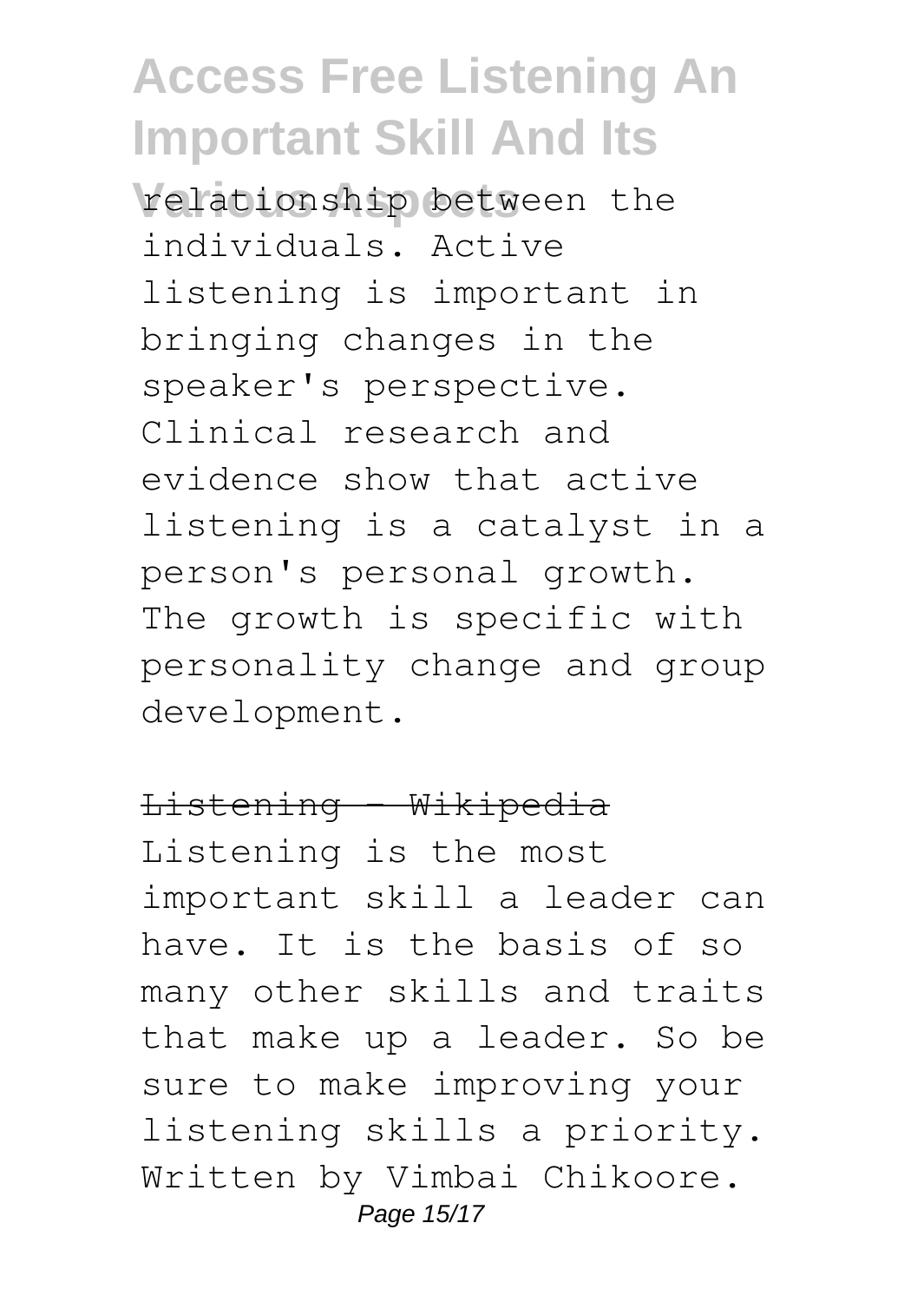Posted in Hub Tagged Leadership Post navigation.

### Why Listening Is The Most Important Leadership Skill

...

On average, people listen at about 25% of their potential. A And in the classroom, teachers often understand that listening is an important skill to have but rarely teach it. C Clearly, teaching students how to be active listener should be a part of your class curriculum.

The Value of Listening in the Classroom: How to Teach Your ... Active listening builds